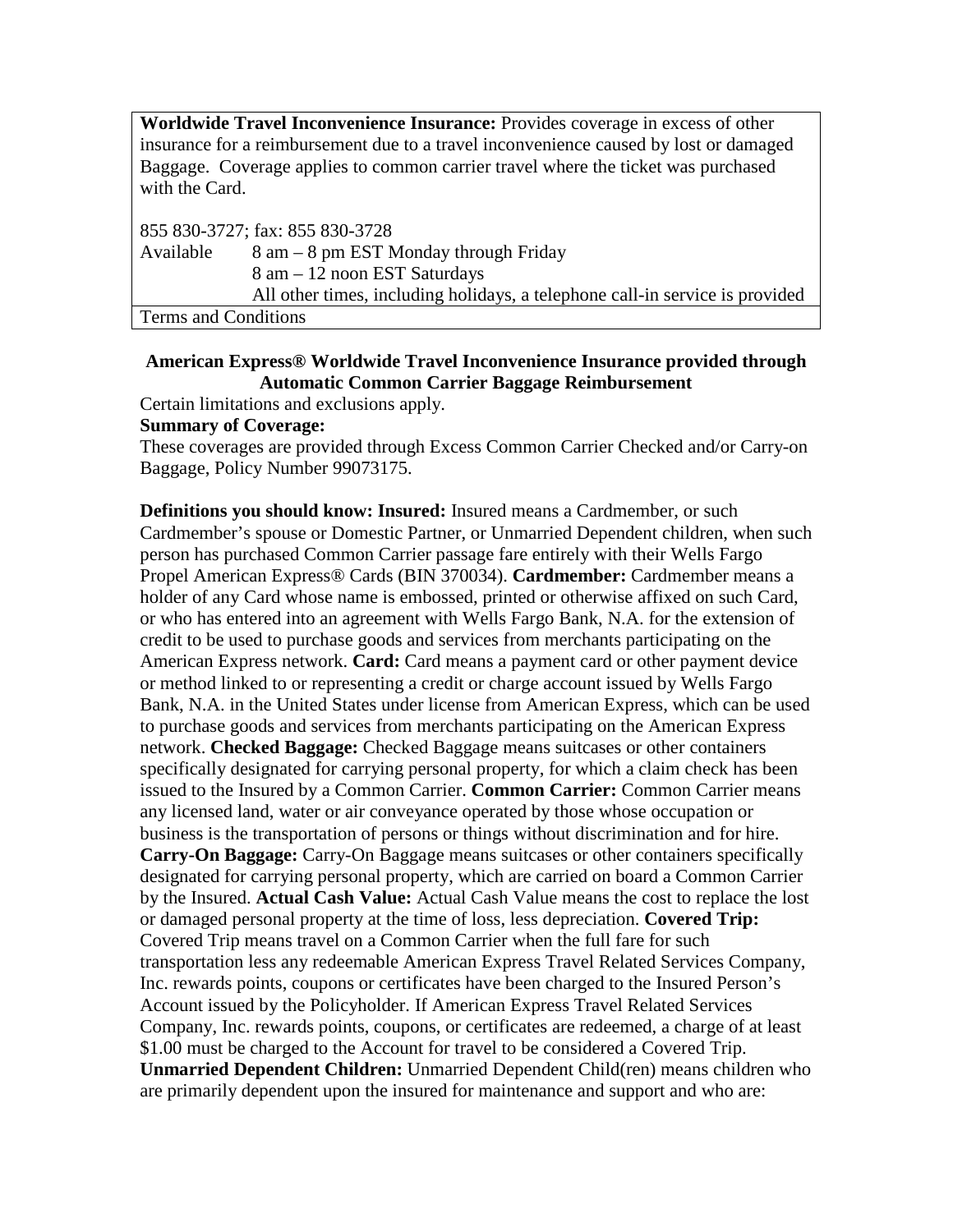under the age of 19 and reside with the insured; beyond the age of 19 who are permanently mentally or physically disabled and incapable of self support; or under the age of 25 and a full-time student at an institute of higher learning. **Domestic Partner:** Domestic Partner means a person designated in writing at time of claim by the primary Insured Person, who is at least eighteen (18) years of age, and who during the past twelve (12) months: 1) has been in a committed relationship with the primary Insured Person; and 2) has been the primary Insured Person's sole spousal equivalent; and 3) has resided in the same household as the primary Insured Person; and 4) has been jointly responsible with the primary Insured Person for each other's financial obligation, and who intends to continue the relationship above indefinitely. **Insured's Property:** Insured's Property means the Insured's baggage and personal property contained in Checked Baggage and Carry-On Baggage. **Insured's Location of Permanent Residence:** Insured's Location of Permanent Residence means the city where the Insured has established his/her fixed and permanent principal home.

**The Plan.** As an Insured, you, your spouse or Domestic Partner or Unmarried Dependent Children are eligible to receive reimbursement for amounts paid for direct physical loss or damage to Checked and/or Carry-On Baggage and Insured's personal Property contained therein. Reimbursement for Checked and/or Carry-On baggage will be on an Actual Cash Value basis at the time of loss. This coverage applies provided the entire cost of the Covered Trip is charged to your Card.

**Eligibility.** This Common Carrier Baggage reimbursement is provided to you, your spouse or Domestic Partner and Unmarried Dependent Children, automatically when the entire cost of the Covered Trip is charged to your Card. It is not necessary for you to notify Wells Fargo Bank, N.A., the administrator or the Federal Insurance Company, (the "Company") at the time the passage fee is charged to your Card.

**The Cost.** This coverage is provided at no additional cost to eligible Insureds under the Master Policy #99073175 issued to American Express Travel Related Services Company, Inc. by Federal Insurance Company (the "Company").

## **Amount of Insurance:**

**Checked and/or Carry-On Baggage:** The Company's liability will be for a maximum reimbursement of \$1,000 per Insured per covered trip, of which no more than \$250 may be for jewelry and fur. Payment will be on an Actual Cash Value basis at the time of loss. Coverage under this plan will be excess over any amount due solely from the Common Carrier.

**Exclusions: Checked and/or Carry-On Baggage:** Coverage does not apply to loss resulting from: (1) any dishonest, fraudulent or criminal act of the Insured; (2) forgery by the Insured; (3) loss due to war or confiscation by authorities; (4) loss due to nuclear reaction or radioactive contamination. Coverage also does not apply to: (1) sporting equipment, unless checked with the Common Carrier and for which its own claim check has been provided by the Common Carrier; (2) animals, perishables; cameras and accessory equipment; eye glasses and contact lenses; prosthetic devices including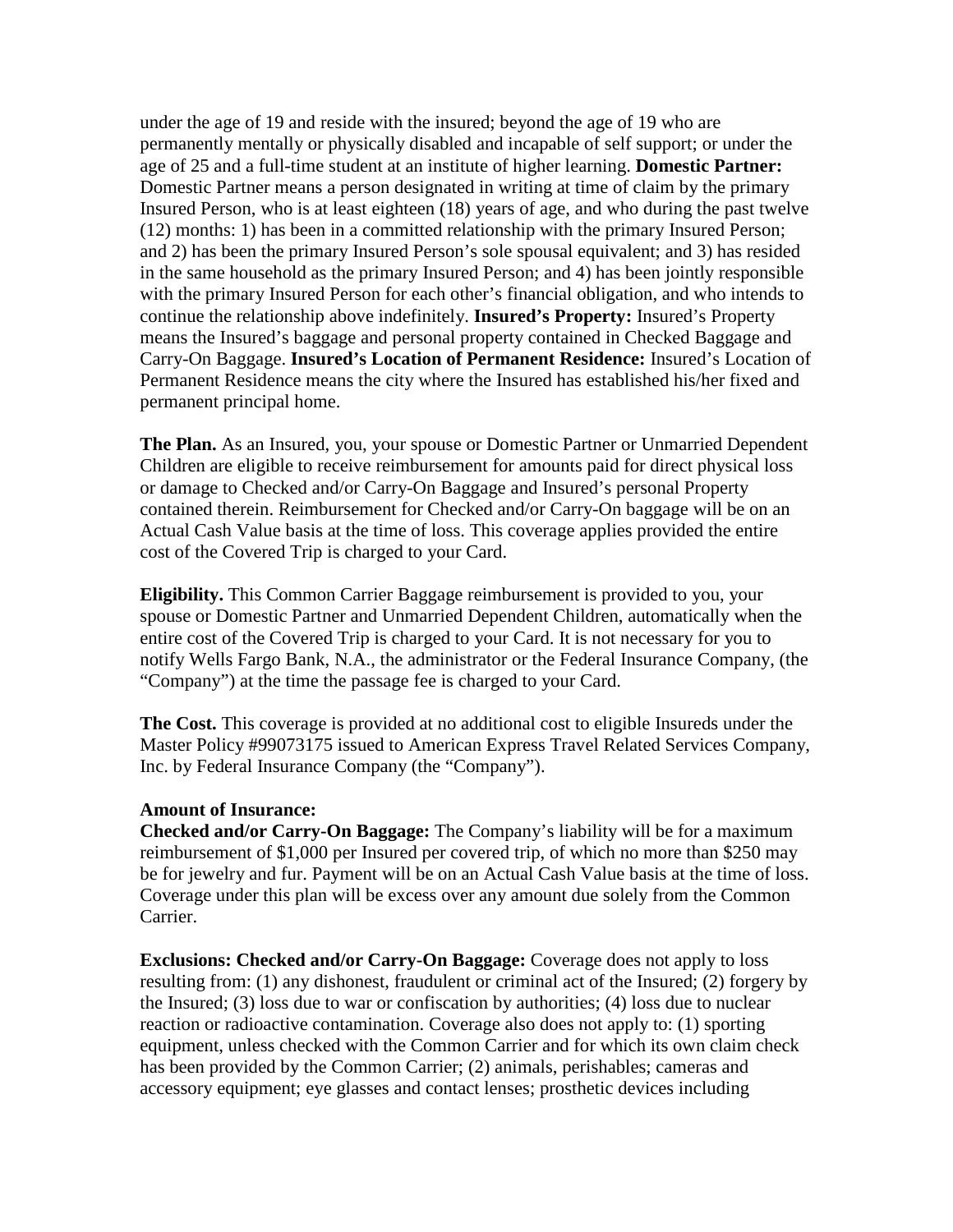dentures and hearing aids; tickets, valuable papers and documents; credit cards, charge cards and debit cards; securities; money; art objects; electronic equipment; business items; bullion or precious or semi-precious metals, stones, or gems other than that contained in items of personal jewelry owned by the Insured; household furniture; motor vehicles, boats, or watercraft or aircraft or parts for such conveyances. (3) Expenses or purchases not billed to your Card account.

**Length of Coverage:** This plan is effective September 16, 2013 and will cease on the date the master policy terminates (in which case you will be notified by Wells Fargo Bank, N.A.), or on the date you no longer qualify as an eligible Insured or on the expiration date of any applicable period of coverage for any Insured, or on the date your Card account is terminated or no longer in good standing, whichever occurs first.

**Misrepresentation and Fraud** Coverage of the Insured will be void if, at any time, the Insured has concealed or misrepresented any material fact or circumstance concerning this coverage or the subject thereof or the interest of the Insured herein, or in case of any fraud or false swearing by the Insured relating thereto.

**Claim Procedure.** The Insured must send the Company written notice of a claim, including the Insured's name and policy number, within 45 days after a covered loss occurs. If notice cannot be given within that time, it must be given as soon as reasonably possible. To file a sworn "Proof of Loss" statement, the Insured must send the following to the Company or its authorized representative: (1) a copy of the Card account statement showing the Common Carrier fare charged; (2) a copy of the initial claim report submitted to the Common Carrier; (3) proof of submission of the loss to and the results of any settlement by the Common Carrier; (4) proof of submission of the loss to and the results of any settlement or denial by the Insured's personal insurance carrier(s); (5) if no other insurance is applicable, a notarized statement from the Insured to that effect; and (6) evidence that the personal property has actually been replaced.

**To File a Claim**: To obtain a claim form contact the Claim Administrator, Crawford and Company. Complete all items on the required claim form, attach all appropriate documents, and mail or fax to: Crawford and Company, P.O. Box 459084, Sunrise, FL 33345, PHONE NUMBER 855-830-3727 Fax Number 855-830-3728.

**For Insureds Who Are New York State Residents.** To the extent that this plan provides insurance against the loss or damage to baggage and its contents, the following terms and conditions apply: (1) The loss or damage must occur while the Insured is in transit; (2) The maximum amount of insurance is \$1,000 per bag, including contents, subject to a maximum annual aggregate amount of \$10,000 for all Insureds per trip per Card account.

Coverage is underwritten by Federal Insurance Company, a member insurer of the Chubb Group of Insurance Companies. 202 Halls Mill Road, Whitehouse Station, NJ 08889.

As a handy reference guide, please read this document and keep it in a safe place with your other insurance documents. This Summary of Coverage is not a contract of